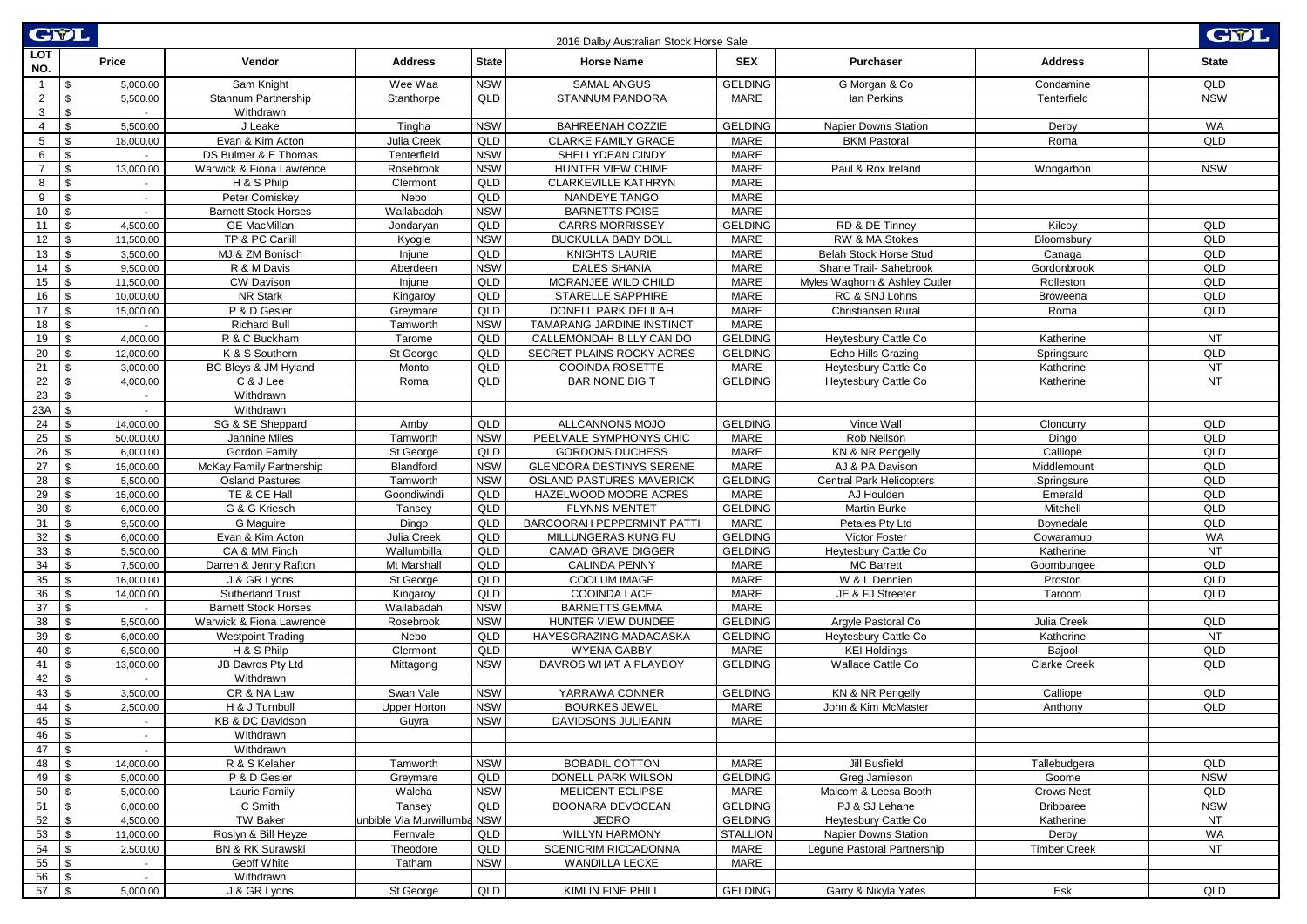| LOT<br>NO. | Price                                      | Vendor                     | <b>Address</b>    | <b>State</b> | <b>Horse Name</b>                   | <b>SEX</b>     | <b>Purchaser</b>                | <b>Address</b>         | <b>State</b> |
|------------|--------------------------------------------|----------------------------|-------------------|--------------|-------------------------------------|----------------|---------------------------------|------------------------|--------------|
| 58         | $\sim$                                     | Withdrawn                  |                   |              |                                     |                |                                 |                        |              |
| 59         | $\mathfrak{L}$<br>$\sim$                   | C & J Lee                  | Roma              | QLD          | BAR NONE ONE LAST OAK               | <b>GELDING</b> |                                 |                        |              |
| 60         | 4,000.00                                   | <b>Grant Beatty</b>        | Clermont          | QLD          | <b>BRAEVIEW DIVA FEVER</b>          | MARE           | Legune Pastoral Partnership     | Timber Creek           | <b>NT</b>    |
| 61         | 10,000.00                                  | Cody O'Neill               | Duaringa          | QLD          | TOUCHWOOD HAT TOWN                  | <b>GELDING</b> | <b>Gadwell Grazing</b>          | Alpha                  | QLD          |
| 62         | 6,500.00<br>\$                             | WG & MJ Salter             | Dalby             | QLD          | <b>BURLINGS ORLANDO</b>             | <b>GELDING</b> | Dr Joyce Family Trust           | Taroom                 | QLD          |
| 63         | 3,000.00                                   | Kerrie Thomson             | Springsure        | QLD          | ONEOFAKIND REDFOO                   | <b>GELDING</b> | <b>Napier Downs Station</b>     | Derby                  | WA           |
| 64         | 6,000.00<br>\$                             | DR & GL Burling            | Moree             | <b>NSW</b>   | <b>HOMECREEK SABRINA</b>            | MARE           | Raneri Pastoral Co              | Eromanga               | QLD          |
| 65         | 9,000.00<br>\$                             | PW & KM Radke              | Mp Creek          | QLD          | <b>BAWNDUGGIE GENNA</b>             | MARE           | Danielle Hogarth                | Duaringa               | QLD          |
| 66         | - \$<br>4,500.00                           | Darren Avery               | <b>Birthamere</b> | <b>NSW</b>   | DARMA IMA DANDY                     | <b>GELDING</b> | J Crozier & B Obrien            | Injune                 | QLD          |
| 67         | 6,000.00                                   | W & S Waldron              | Meandarra         | QLD          | WALDRONS CONDAMINE                  | <b>GELDING</b> | J.K.S Grazing                   | Dirranbandi            | QLD          |
| 68         | 9,000.00<br>- \$                           | PJ & KA Allan              | <b>Crows Nest</b> | QLD          | STOCKHAVEN BELLA                    | MARE           | KA & ME Vaughan                 | <b>Charters Towers</b> | QLD          |
| 69         | 7,000.00                                   | NR Stark                   | Kingaroy          | QLD          | STARELLE SYD                        | <b>GELDING</b> | PM & MM Hill                    | Marlborough            | QLD          |
| 70         | 3,000.00<br>$\mathfrak{p}$                 | TP & PC Carlill            | Kyogle            | <b>NSW</b>   | <b>CARALTA DELTA</b>                | MARE           | Spenbar                         | Condamine              | QLD          |
| 71         | 5,000.00<br>£                              | Evan & Kim Acton           | Julia Creek       | QLD          | MILLUNGERAS MAVERICK                | <b>GELDING</b> | RC & SNJ Lohns                  | <b>Broweena</b>        | QLD          |
| 72         | 5,000.00<br>£                              | Cameron Patch              | Inverell          | <b>NSW</b>   | RIVERDANCE CONTESSA                 | MARE           | <b>Napier Downs Station</b>     | Derby                  | WA           |
| 73         | 9,000.00                                   | SG & KA Wallace            | Marlborough       | QLD          | MANALI MOORE COUGAR                 | <b>MARE</b>    | Passfield Land & Cattle         | Banana                 | QLD          |
| 74         | 6,500.00<br>£                              | Hayner Contracting Pty Ltd | Moura             | QLD          | SELIGMANS ROMEO                     | <b>GELDING</b> | AB & SF McInnerney              | Melrose                | <b>SA</b>    |
| 75         | 9,000.00                                   | A & P Lever                | Plainland         | QLD          | <b>CONDAMINE TOP GLEN</b>           | <b>GELDING</b> | MR & SJ Downes                  | Boomi                  | <b>NSW</b>   |
| 76         | $\mathbf{R}$<br>8,000.00                   | A & B Servin               | Barraba           | <b>NSW</b>   | ONE ROAN TALLY                      | MARE           | <b>MW Stockhorses</b>           | Roma                   | QLD          |
| 77         | 5,500.00<br>$\mathcal{F}$                  | Jason Martin               | Copmanhurst       | <b>NSW</b>   | ANCHORTEE CONNIE                    | MARE           | Curran Family                   | Wamuran                | QLD          |
| 78         | 8,500.00<br>٩                              | TP & BJ McNeven            | Clermont          | QLD          | <b>BARCOORAH LITTLE RIPPER</b>      | MARE           | Kerrie Scott                    | Katherine              | <b>NT</b>    |
| 79         | 6,500.00                                   | H & S Philp                | Clermont          | QLD          | <b>WYENA ENCORE</b>                 | <b>GELDING</b> | Argyle Pastoral Co              | Julia Creek            | QLD          |
| 80         | $\mathcal{F}$                              | JM & SA Morse              | Molong            | <b>NSW</b>   | <b>BOONARA MISS MOLLY</b>           | MARE           |                                 |                        |              |
| 81         | - \$                                       | Withdrawn                  |                   |              |                                     |                |                                 |                        |              |
| 82         | $\mathcal{L}$<br>$\blacksquare$            | Withdrawn                  |                   |              |                                     |                |                                 |                        |              |
| 83         | $\mathbf{f}$                               | Withdrawn                  |                   |              |                                     |                |                                 |                        |              |
| 84         | 4,000.00                                   | DW Lehman                  | Dalby             | QLD          | <b>BODALLA TINY DANCER</b>          | MARE           | Malcom & Leesa Booth            | <b>Crows Nest</b>      | QLD          |
| 85         | 12,000.00                                  | M Davis                    | Aberdeen          | <b>NSW</b>   | ROSEBROOK SUNRAE                    | <b>MARE</b>    | <b>Kevin Ball</b>               | Crevorne               | <b>NSW</b>   |
| 86         | \$<br>$\blacksquare$                       | <b>Westpoint Trading</b>   | Nebo              | QLD          | STARELLE MISS EBONY                 | MARE           |                                 |                        |              |
| 87         | 16,000.00<br>\$                            | McKay Family Partnership   | Blandford         | <b>NSW</b>   | <b>GLENDORA SAVANNAH</b>            | MARE           | DC & LJ Dennis                  | Clermont               | QLD          |
| 88         | $\mathfrak{s}$<br>$\blacksquare$           | Withdrawn                  |                   |              |                                     |                |                                 |                        |              |
| 89         | - \$<br>8,500.00                           | P & D Gesler               | Greymare          | QLD          | DONELL PARK FLETCH                  | MARE           | lan Bostock                     | Mutdapilly             | QLD          |
| 90         | \$<br>33,000.00                            | Warwick & Fiona Lawrence   | Rosebrook         | <b>NSW</b>   | HUNTER VIEW HARMONY                 | MARE           | Wallgoola Pastoral Co           | Canowindra             | <b>NSW</b>   |
| 91         | $\mathcal{F}$<br>5,500.00                  | <b>CW Davison</b>          | Injune            | QLD          | ETTENBAR BAZAIRE                    | <b>GELDING</b> | <b>Kerrie Scott</b>             | Katherine              | <b>NT</b>    |
| 92         | \$<br>$\sim$                               | JW & SE Bensley            | Moura             | QLD          | <b>BANSHEE CHIQUITA</b>             | MARE           |                                 |                        |              |
| 93         | $\mathcal{S}$                              | Withdrawn                  |                   |              |                                     |                |                                 |                        |              |
| 94         | 8,000.00<br>\$                             | Paul & Sandi Webb          | Currabubula       | <b>NSW</b>   | CALINDA BABY DOLL                   | MARE           | Lois Cameron                    | Augathella             | QLD          |
| 95         | ፍ<br>3,500.00                              | DL & SM Smith              | Kingaroy          | <b>QLD</b>   | CHUMAMI OCTANE                      | <b>GELDING</b> | <b>Napier Downs Station</b>     | Derby                  | <b>WA</b>    |
| 96         | $\mathfrak{s}$<br>$\overline{\phantom{a}}$ | Withdrawn                  |                   |              |                                     |                |                                 |                        |              |
| 97         | $\mathcal{R}$<br>$\blacksquare$            | Chris Williamson           | Deepwater         |              | NSW   HAVANAPEAK DADDYS WILD NIGHTS | <b>GELDING</b> |                                 |                        |              |
| 98         | $\mathfrak{L}$                             | Withdrawn                  |                   |              |                                     |                |                                 |                        |              |
| 99         | 20,000.00                                  | C Meyer                    | Inverell          | <b>NSW</b>   | KAHMOO SCRUPLES                     | MARE           | Richard & Jane Pfingst          | Texas                  | QLD          |
| 100        | 7,500.00                                   | Mick Clarence              | Nebo              | QLD          | KIRKBYS STUD REGAL                  | <b>GELDING</b> | AD Smith & WJ Hurley            | Linville               | QLD          |
| 101        | 7,000.00                                   | Graham Duncan              | Kilcoy            | QLD          | <b>WESTONS TWIX</b>                 | <b>GELDING</b> | Wayne Adams                     | Meldale                | QLD          |
| 102        | 4,500.00<br>- \$                           | PA & AL Woods              | Numinbah Valley   | QLD          | WOODSTOCK HENDRIX                   | <b>GELDING</b> | Cedarspell Pty Ltd              | Yugar                  | QLD          |
| 103        | <b>S</b><br>$\sim$                         | Withdrawn                  |                   |              |                                     |                |                                 |                        |              |
| 104        | <b>S</b><br>5,500.00                       | Amanda Blomfield           | Mt Olive          | <b>NSW</b>   | CEDAR DOWNS MINI NO MORE            | <b>GELDING</b> | <b>Napier Downs Station</b>     | Derby                  | <b>WA</b>    |
| $105 - $$  | 8,000.00                                   | JH & SM Mulcahy            | Roma              | QLD          | STRATTON SOLUTO                     | <b>GELDING</b> | Drummondslope Cattle Co Pty Ltd | Alpha                  | QLD          |
| $106 - $$  | $\sim$                                     | Withdrawn                  |                   |              |                                     |                |                                 |                        |              |
| 107        | 8,000.00<br>l \$                           | <b>GE MacMillan</b>        | Jondaryan         | QLD          | <b>DONRICA MODEL</b>                | MARE           | Lois Cameron                    | Augathella             | QLD          |
| 108 \$     | $\sim$                                     | <b>Grant Beatty</b>        | Clermont          | QLD          | <b>BOONARA TRIXIE</b>               | MARE           |                                 |                        |              |
| 109        | 6,500.00<br>l \$                           | Jannine Miles              | Tamworth          | <b>NSW</b>   | PEELVALE PLAYBOY                    | <b>GELDING</b> | Kerry Hall                      | Willowbank             | QLD          |
| 110        | l \$<br>14,000.00                          | C Murphy                   | Glen Innes        | <b>NSW</b>   | COOLREAGH POLE DANCER               | MARE           | Carpetaria Station              | Borroloola             | <b>NT</b>    |
| 111        | 13,000.00<br><b>S</b>                      | Stannum Partnership        | Stanthorpe        | QLD          | STANNUM ROAM FREE                   | MARE           | Maguire Cattle Co               | Dingo                  | QLD          |
| 112        | l \$<br>11,000.00                          | TB & AC Hollis             | Cootamundra       | <b>NSW</b>   | ADIOS ELLA                          | MARE           | Maquire Cattle Co               | Dingo                  | QLD          |
| 113        | 4,500.00                                   | <b>Tracey Lee</b>          | Nanango           | QLD          | <b>CASCOT NAVAHO</b>                | <b>GELDING</b> | Lequne Pastoral Partnership     | <b>Timber Creek</b>    | <b>NT</b>    |
| 114        | 11,500.00<br>l \$                          | lan Olsen                  | Warwick           | QLD          | <b>IDOWRA DIANNA</b>                | MARE           | Jill Macamara                   | Jandowae               | QLD          |
| 115        | 4,500.00<br>l \$                           | Wanda Thompson             | Arding            | <b>NSW</b>   | DARMA ACRES OF ENVY                 | <b>GELDING</b> | Heytesbury Cattle Co            | Katherine              | <b>NT</b>    |
| $116$ \$   | 10,500.00                                  | Susan Cutler               | St George         | QLD          | <b>CUTLERS ODELILAH</b>             | MARE           | Matt Kropp Racing               | Dalby                  | QLD          |
|            |                                            |                            |                   |              |                                     |                |                                 |                        |              |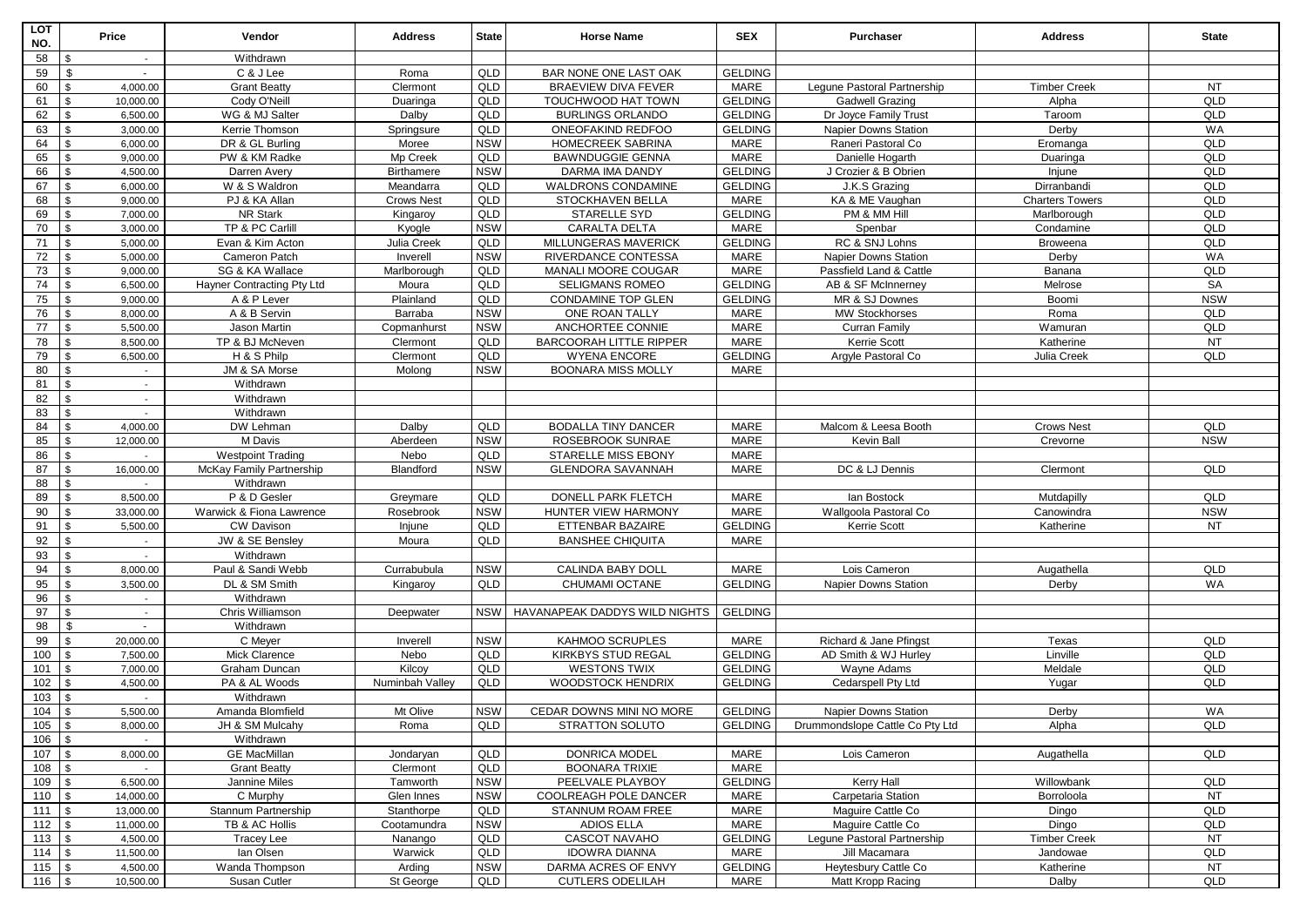| <b>LOT</b><br>NO. | Price                      | Vendor                                    | <b>Address</b>         | <b>State</b> | <b>Horse Name</b>                                   | <b>SEX</b>             | <b>Purchaser</b>                                       | <b>Address</b>          | <b>State</b> |
|-------------------|----------------------------|-------------------------------------------|------------------------|--------------|-----------------------------------------------------|------------------------|--------------------------------------------------------|-------------------------|--------------|
| 117               | \$                         | Withdrawn                                 |                        |              |                                                     |                        |                                                        |                         |              |
| 118               | 7,500.00<br>\$             | S & V Haves                               | Mundubbera             | QLD          | <b>LILLIE LENA</b>                                  | <b>MARE</b>            | Mike Lawlor                                            | <b>Miles</b>            | QLD          |
| 119               | $\mathcal{F}$<br>$\sim$    | Withdrawn                                 |                        |              |                                                     |                        |                                                        |                         |              |
| 120               | 8,000.00                   | <b>Barnett Stock Horses</b>               | Wallabadah             | <b>NSW</b>   | <b>BARNETTS CADENCE</b>                             | MARE                   | <b>Gilliland Family</b>                                | Dalby                   | QLD          |
| 121               | 4,000.00                   | DS Bulmer & E Thomas                      | Tenterfield            | <b>NSW</b>   | <b>BULMERS AMBITION</b>                             | <b>GELDING</b>         | <b>Napier Downs Station</b>                            | Derby                   | WA           |
| 122               | 6,000.00                   | J & GR Lyons                              | St George              | QLD<br>QLD   | <b>GLENLOCK VALLEY JOELEEN</b>                      | MARE<br><b>MARE</b>    | Heytesbury Cattle Co                                   | Katherine               | <b>NT</b>    |
| 123               | 6,000.00                   | H & S Philp<br><b>Osland Pastures</b>     | Clermont               | <b>NSW</b>   | <b>WYENA DANCELOT</b><br>OSLAND PASTURES AMBASSADOR | <b>GELDING</b>         |                                                        |                         | QLD          |
| 124<br>125        | 5,000.00<br>ፍ              | Peter Bullen                              | Tamworth<br>Gunnedah   | <b>NSW</b>   | <b>GLENDEEN DANRIO</b>                              | <b>GELDING</b>         | Lethridge Family Trust<br><b>McCormack Partnership</b> | Mungindi<br>Julia Creek | QLD          |
| 126               | 6,500.00                   | <b>NR Stark</b>                           | Kingaroy               | QLD          | <b>WILLDRAFT HUNTER</b>                             | <b>GELDING</b>         | Jennifer Maher                                         | Maribirnong             | <b>VIC</b>   |
| 127               | 8,000.00                   | TB & AC Hollis                            | Cootamundra            | <b>NSW</b>   | <b>DULKARA WHITNEY</b>                              | MARE                   | Byron Lodge P/L                                        | Hayfield                | <b>VIC</b>   |
| 128               | 8,000.00                   | David Tattam                              | Bollon                 | QLD          | BELLVUE CASSANOVA                                   | <b>STALLION</b>        | <b>Clein Trust</b>                                     | Nebo                    | QLD          |
| 129               | 4,000.00                   | WG & MJ Salter                            | Dalby                  | QLD          | WOMBEYAN RIVER BANKS                                | <b>GELDING</b>         | <b>Napier Downs Station</b>                            | Derby                   | <b>WA</b>    |
| 130               | 14,500.00                  | B & K Sutton                              | Lakeside               | QLD          | SHEADY SAMSON                                       | <b>GELDING</b>         | <b>Clint Park</b>                                      | Merriwa                 | <b>NSW</b>   |
| 131               | 9,000.00                   | Lloyd Stranks                             | Willows                | QLD          | TECOMA ACE OF HEARTS                                | MARE                   | Zoie Keys                                              | Clifton                 | QLD          |
| 132               | 6,000.00                   | ZW Croker                                 | Inverell               | <b>NSW</b>   | <b>CTK RUSTLER</b>                                  | <b>GELDING</b>         | KR & MC Shepherd                                       | Finnie                  | QLD          |
| 133               | 2,000.00                   | J Leake                                   | Tingha                 | <b>NSW</b>   | BAHREENAH JUNO                                      | <b>GELDING</b>         | Napier Downs Station                                   | Derby                   | WA           |
| 134               | 4,500.00<br>\$             | Evan & Kim Acton                          | Julia Creek            | QLD          | MILLUNGERAS ROSCO                                   | <b>GELDING</b>         | <b>BBR Trading</b>                                     | <b>Timber Creek</b>     | <b>NT</b>    |
| 135               | 14,000.00                  | TP & PC Carlill                           | Kyogle                 | <b>NSW</b>   | <b>CARALTA RAHNEE</b>                               | MARE                   | Paula K Key                                            | <b>Brigalow</b>         | QLD          |
| 136               | 7,500.00<br>\$             | S Groenendyke                             | Townson                | QLD          | <b>VALLEYVIEW MCCOY</b>                             | <b>GELDING</b>         | Myall Park Grazing Co                                  | Meandarra               | QLD          |
| 137               | 7,000.00<br>\$             | R & M Davis                               | Aberdeen               | <b>NSW</b>   | ROSEBROOK BOW                                       | <b>GELDING</b>         | <b>Rodney Geppert</b>                                  | Cambooya                | QLD          |
| 138               | 5,000.00<br>£.             | P & D Gesler                              | Greymare               | QLD          | DONELL PARK COMBAT                                  | <b>GELDING</b>         | <b>Hurley Pastoral</b>                                 | Linville                | QLD          |
| 139               | 5,000.00<br>ፍ              | Darren & Jenny Rafton                     | Mt Marshall            | QLD          | OSLAND PASTURES CREAMING SODA                       | MARE                   | Heytesbury Cattle Co                                   | Katherine               | <b>NT</b>    |
| 140               | \$<br>$\sim$               | <b>RLR &amp; KF Plant</b>                 | Chinchilla             | QLD          | <b>BAWNDUGGIE PLEASURE</b>                          | MARE                   |                                                        |                         |              |
| 141               | 6,000.00                   | Kerrie Thomson                            | Springsure             | QLD          | <b>ICEAGE CADET</b>                                 | <b>GELDING</b>         | Jenny Hall                                             | Muchea                  | WA           |
| 142               | 7,000.00                   | <b>Bronson Macklinshaw</b>                | Armidale               | <b>NSW</b>   | <b>TALLERACK DECOY</b>                              | <b>GELDING</b>         | JM & SA Morse                                          | Molong                  | <b>NSW</b>   |
| 143               | 7,000.00                   | DV & MJ Patch                             | Inverell               | <b>NSW</b>   | SHELLYDEAN PUZZLE                                   | MARE                   | Heytesbury Cattle Co                                   | Katherine               | <b>NT</b>    |
| 144               | 8,000.00                   | CR & NA Law                               | Swan Vale              | <b>NSW</b>   | YARRAWA ROSES                                       | MARE                   | CW Davison                                             | Injune                  | QLD          |
| 145               | 4,500.00                   | Sam Knight                                | Wee Waa                | <b>NSW</b>   | <b>SAMAL FRITZ</b>                                  | <b>GELDING</b>         | Chris Lappa                                            | Geurie                  | QLD          |
| 146               | 5,000.00                   | <b>Westpoint Trading</b>                  | Nebo                   | QLD          | FOURHOOVES CONTAGIOUS                               | <b>GELDING</b>         | Ben Williamson                                         | Red Range               | <b>NSW</b>   |
| 147               | 8,000.00                   | AJ Stockhorses                            | Cannindah              | QLD          | <b>JANITA ROULETTE</b>                              | MARE                   | <b>Britt Ramage</b>                                    | Alpha                   | QLD          |
| 148               | \$<br>9,000.00             | JB Davros Pty Ltd                         | Mittagong              | <b>NSW</b>   | DAVROS MOORE OAK                                    | <b>GELDING</b>         | DB & MJ Cameron                                        | Merriwa                 | <b>NSW</b>   |
| 149               | 5,000.00                   | <b>WA Clarke</b>                          | The Gums               | QLD          | RICHMOND WOOD DUCK                                  | <b>GELDING</b>         | <b>WJ Hingst</b>                                       | Glamorganvai            | QLD          |
| 150               | 12,000.00                  | Daniel Richards                           | Kilcoy                 | QLD          | <b>VONVIEW RENEGE</b>                               | MARE                   | Wayne & Lindy Edwards                                  | Elimbah                 | QLD          |
| 151               |                            | Withdrawn                                 |                        |              |                                                     |                        |                                                        |                         |              |
| 152               | 9,500.00                   | C Streng                                  | Clermont               | QLD          | <b>WANNALOOK REPEAT</b>                             | MARE                   | Pate Transport                                         | <b>Bnullsbrook</b>      | WA           |
| 153               | 18,000.00                  | <b>Richard Bull</b>                       | Tamworth               | <b>NSW</b>   | TAMARANG DESTINYS ELF                               | MARE                   | Skye Cattle Co Pty Ltd                                 | Alpha                   | QLD          |
| 154               | \$<br>$\sim$               | Stannum Partnership                       | Stanthorpe             | QLD          | <b>ERVINES GAMBLER</b>                              | <b>STALLION</b>        |                                                        |                         |              |
| 155               | $\sim$                     | TE & CE Hall                              | Goondiwindi            | QLD          | HAZELWOOD CORINA                                    | MARE                   |                                                        |                         |              |
| 156               | 15,000.00                  | Warwick & Fiona Lawrence                  | Rosebrook              | <b>NSW</b>   | HUNTER VIEW RAYNA                                   | MARE                   | G Morgan & Co                                          | Condamine               | QLD          |
| 157<br>158        | 13,500.00<br>\$            | Dr J Kiss                                 | Warwick                | QLD<br>QLD   | <b>BARKLY CHILLI ACRES</b><br><b>JAYTEE MIA</b>     | <b>GELDING</b><br>MARE | Narelle Hicks                                          | Elimbah                 | QLD          |
| 159               | $\sim$<br>\$               | <b>Matthew Moffatt</b><br>PR & SJ Knudsen | Kabra<br>Chinchilla    | QLD          | <b>HAYMAC OWEN</b>                                  | <b>GELDING</b>         | CH Colless & Co                                        | Come By Chance          | <b>NSW</b>   |
| 160               | 8,000.00<br>\$<br>5,500.00 | GJ & SE Finlayson                         | Armidale               | <b>NSW</b>   | <b>STONEBROOK HARLEY</b>                            | <b>GELDING</b>         | Christiansen Rural                                     | Roma                    | QLD          |
| 161               | \$<br>6,000.00             | RT Wing                                   | Drayton North          | QLD          | <b>WIBINDA MIDNIGHT OPAL</b>                        | MARE                   | Petales Ptv Ltd                                        | Boynedale               | QLD          |
| 162               | 7,000.00<br>\$             | Joella Hewitt                             | Jericho                | QLD          | KOOROON GIDGEE                                      | <b>GELDING</b>         | <b>BN &amp; RK Surawski</b>                            | Theodore                | QLD          |
| 163               | \$<br>7,000.00             | <b>GE MacMillan</b>                       | Jondaryan              | QLD          | DONRICA CAMEO                                       | MARE                   | Zoie Keys                                              | Clifton                 | QLD          |
| 164 \$            | 13,500.00                  | Hayner Contracting Pty Ltd                | Moura                  | QLD          | KNEIPPS VENDETTA                                    | <b>GELDING</b>         | Stockdale Livestock                                    | Taralgon                | <b>VIC</b>   |
| 165               | $\mathbf{s}$<br>7,000.00   | CM & LM Houlden                           | Sextonville            | <b>NSW</b>   | <b>DONRICA TRINKET</b>                              | MARE                   | BR & FM Sands                                          | Wandoan                 | QLD          |
| 166               | \$<br>4,500.00             | CA & MM Finch                             | Wallumbilla            | QLD          | <b>DUCKNACRE</b>                                    | <b>STALLION</b>        | <b>Brandon Price</b>                                   | Wallumbilla             | QLD          |
| 167               | \$<br>16,000.00            | HA Smith                                  | Tansey                 | QLD          | <b>BOREE THREDBO</b>                                | MARE                   | Drummondslope Cattle Co Pty Ltd                        | Alpha                   | QLD          |
| 168               | 4,000.00                   | TW Baker                                  | unbible Via Murwillumb | NSW          | DUNBIBLE CREEK DESTINATION                          | <b>GELDING</b>         | Napier Downs Station                                   | Derby                   | WA           |
| 169               | 5,000.00<br>\$             | H & S Philp                               | Clermont               | QLD          | <b>WYENA GILLIAN</b>                                | MARE                   | <b>KEI Holdings</b>                                    | Tallebudgera            | QLD          |
| 170               | 6,000.00                   | Evan & Kim Acton                          | Julia Creek            | QLD          | MILLUNGERAS HUMMING BIRD                            | <b>GELDING</b>         | R & J Wall                                             | Cecil Plains            | QLD          |
| 171               | 12,500.00<br>\$            | Roslyn & Bill Heyze                       | Fernvale               | QLD          | ACEVIEW ACE OF HEARTS                               | <b>GELDING</b>         | J.K.S Grazing                                          | Dirranbandi             | QLD          |
| 172               | 5,000.00<br>\$             | DS Bulmer & E Thomas                      | Tenterfield            | <b>NSW</b>   | <b>BULMERS LEXIE</b>                                | MARE                   | Ben Williamson                                         | Red Range               | <b>NSW</b>   |
| 173               | $\mathbf{\$}$              | G Maguire                                 | Dingo                  | QLD          | <b>TALAWAHL BONNIE</b>                              | MARE                   |                                                        |                         |              |
| 174               | $\mathfrak{L}$<br>$\sim$   | R Earle & K & A Purcell                   | Banana                 | QLD          | ANNIKA                                              | MARE                   |                                                        |                         |              |
| 175 \$            |                            | Withdrawn                                 |                        |              |                                                     |                        |                                                        |                         |              |
| 176 \$            | 7,000.00                   | Bernie McMaugh                            | Uralla                 | <b>NSW</b>   | <b>BARNETTS DELTA</b>                               | MARE                   | Glen Powell                                            | Yeppoon                 | QLD          |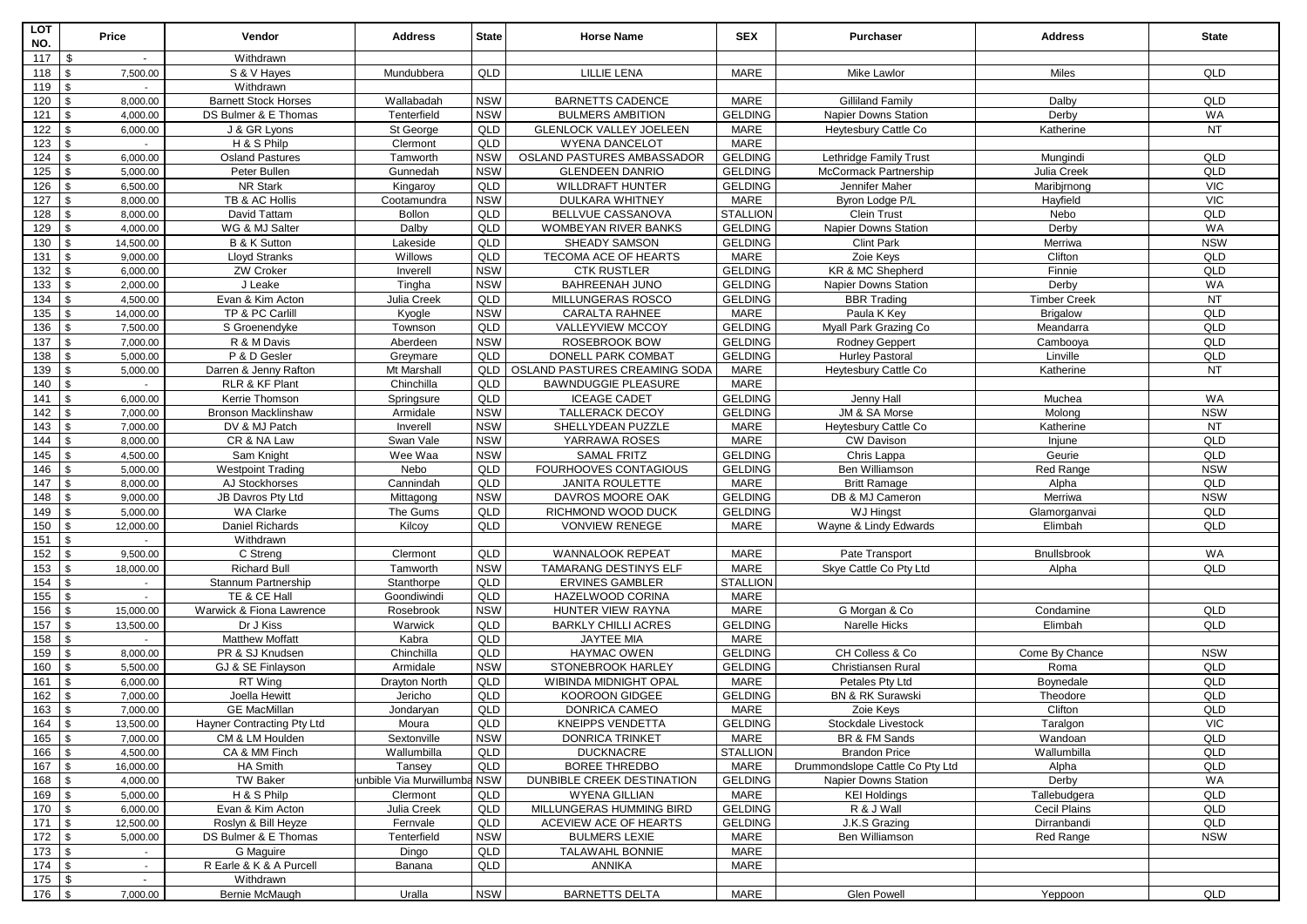| $\overline{LOT}$<br>NO. | Price                           | Vendor                               | <b>Address</b>        | <b>State</b>      | <b>Horse Name</b>                       | <b>SEX</b>             | <b>Purchaser</b>                    | <b>Address</b>             | <b>State</b> |
|-------------------------|---------------------------------|--------------------------------------|-----------------------|-------------------|-----------------------------------------|------------------------|-------------------------------------|----------------------------|--------------|
| 177                     | 5,500.00<br>\$                  | C & J Lee                            | Roma                  | <b>QLD</b>        | BAR NONE COUNTRY TIME                   | <b>GELDING</b>         | R & J Fogg                          | Dalby                      | QLD          |
| 178                     | - \$<br>$\sim$                  | Withdrawn                            |                       |                   |                                         |                        |                                     |                            |              |
| 179                     | - \$<br>10,000.00               | K & S Southern                       | St George             | QLD               | SECRET PLAINS SHEZA ACRE                | MARE                   | Echo Hills Grazing                  | Springsure                 | QLD          |
| 180                     | 5,000.00                        | BC Bleys & JM Hyland                 | Monto                 | QLD               | COOINDA COOL JET                        | <b>GELDING</b>         | lan Bool                            | Jandowae                   | QLD          |
| 181                     | 4,500.00<br>- \$                | J & GR Lyons                         | St George             | QLD               | COOLUM ODETTA                           | MARE                   | <b>B &amp; J Attewell</b>           | Buaraba                    | QLD          |
| 182                     | 7,500.00                        | C Murphy                             | Glen Innes            | <b>NSW</b>        | <b>WILLBENAIRE STERLING</b>             | <b>GELDING</b>         | Jason Lloyd                         | Nebo                       | QLD          |
| 183                     | 10,000.00<br>£.                 | PW & KM Radke                        | Mp Creek              | QLD               | ROYALLE RADIANCE                        | MARE                   | Kranige Lavelle                     | Kyogle                     | <b>NSW</b>   |
| 184                     | 14,000.00<br>\$                 | SG & KA Wallace                      | Marlborough           | QLD               | WALLACES BLUE APACHE                    | <b>GELDING</b>         | Hacon Cattle Co P/L                 | Cloncurry                  | QLD          |
| 185                     | 12,000.00<br>- \$               | W & S Waldron                        | Meandarra             | QLD               | PHELPS LADY CONNIE                      | MARE                   | CJ & KA McPhee                      | Charleville                | QLD          |
| 186                     | £.<br>$\sim$                    | Withdrawn                            |                       |                   |                                         |                        |                                     |                            |              |
| 187                     | \$                              | Withdrawn                            |                       |                   |                                         |                        |                                     |                            |              |
| 188                     | 15,000.00                       | R & S Kelaher                        | Tamworth              | <b>NSW</b>        | <b>BOBADIL BLACKOUT</b>                 | <b>STALLION</b>        | R & J Wall                          | <b>Cecil Plains</b>        | QLD          |
| 189                     | 7,000.00                        | WG & MJ Salter                       | Dalby                 | QLD               | <b>SELIGMANS DEPUTY</b>                 | <b>GELDING</b>         | Allan & Sharvn Russell              | Augathella                 | QLD          |
| 190                     | 6,000.00                        | Drynan Family                        | Dirranbandi           | QLD               | <b>DARWINS RUBY</b>                     | MARE                   | <b>CW Davison</b>                   | Injune                     | QLD          |
| 191                     | $\mathcal{S}$                   | <b>Karen Miles</b>                   | Gloucester            | <b>NSW</b>        | CEE DEE HOTSHOT                         | <b>GELDING</b>         |                                     |                            |              |
| 192                     | $\mathcal{R}$<br>18,000.00      | M & P Wright                         | Canungra              | QLD               | <b>KYEEMA IVANA</b>                     | MARE                   | Matthew Shepherd                    | Wiyarra                    | QLD          |
| 193                     | $\mathcal{S}$<br>4,000.00       | <b>CW Davison</b>                    | Injune                | QLD               | ETTENBAR SECOND IMPACT                  | <b>GELDING</b>         | Legune Pastoral Partnership         | <b>Timber Creek</b>        | <b>NT</b>    |
| 194                     | Ŝ.<br>5,000.00                  | S & A Gunn                           | Condoblin             | <b>NSW</b>        | <b>DUSTYSEVENS HANNAH</b>               | MARE                   | Heytesbury Cattle Co                | Katherine                  | <b>NT</b>    |
| 195                     |                                 | <b>Warner Family Trust</b>           | Torrington            | QLD               | <b>BINNIA QUARTZ</b>                    | MARE                   |                                     |                            |              |
| 196                     | \$<br>12,000.00                 | Darren Avery                         | <b>Birthamere</b>     | <b>NSW</b>        | DARMA CON ME                            | <b>GELDING</b>         | Charlie Hengstberger                | Dumbalk                    | <b>NT</b>    |
| 197                     | $\mathbf{s}$<br>6,500.00        | Dale & Karen Roberts                 | Grandchester          | QLD               | HORSE CREEK CASH ON ROAN                | MARE                   | JP & MH Rynne                       | Tara                       | QLD          |
| 198                     | - \$<br>$\sim$                  | Arroyo Pty Ltd T/A Waugoola Pastoral | Canowindra            | <b>NSW</b>        | <b>ECHO JANE</b>                        | MARE                   |                                     |                            |              |
| 199                     | 8,500.00<br>\$                  | P Ruhland                            | Chinchilla            | QLD               | <b>FORGOT TO FROST</b>                  | <b>GELDING</b>         | <b>Green River Stockhorses</b>      | Derby                      | WA           |
| 200                     | <b>\$</b><br>3,500.00           | MD & JM Field                        | Mingoola              | <b>NSW</b>        | <b>OCEAN JETSTAR</b>                    | MARE                   | Just Grazing                        | Quilpie                    | QLD          |
| 201                     | 9,500.00                        | Chris Williamson                     | Deepwater             | <b>NSW</b>        | <b>BENVALE STAR</b>                     | <b>GELDING</b>         | Katie Goodwin                       | Surat                      | QLD          |
| 202                     | 5,500.00<br>- \$                | P & D Gesler                         | Greymare              | QLD               | DONELL PARK ASHLEY                      | <b>GELDING</b>         | Raneri Pastoral Co                  | Eromanga                   | QLD          |
| 203                     | 5,000.00                        | Gordon Family                        | St George             | QLD               | <b>GORDONS FANCY</b>                    | MARE                   | JM & SA Morse                       | Molong                     | <b>NSW</b>   |
| 204                     | 8,000.00<br>. ኖ                 | Peter Sutton                         | Kilcoy                | QLD               | STRATTON KIDS STUFF                     | MARE                   | TK & AL Richards                    | Kilcoy                     | QLD          |
| 205                     | 10,000.00<br>- \$               | Darren & Jenny Rafton                | Mt Marshall           | QLD               | CALINDA PLAYING ROUGH                   | <b>GELDING</b>         | Robert Lamb                         | Denison                    | <b>VIC</b>   |
| 206                     | \$<br>28,000.00                 | J & B Lee                            | Manilla               | <b>NSW</b>        | JATS BAR CLASSIC                        | MARE                   | PR & DM Leader                      | Rob Roy                    | <b>NSW</b>   |
| 207                     | 5,500.00<br>\$                  | DW Keys & KA & CJ McPhee             | Charleville           | QLD               | <b>DENMARK LONNY</b>                    | <b>GELDING</b>         | Spenbar                             | Condamine                  | QLD          |
| 208                     | 11,000.00<br>- \$               | <b>GS McNamara</b>                   | <b>Cedar Point</b>    | <b>NSW</b>        | MCNAMARA WITNESS                        | <b>GELDING</b>         | Curran Family                       | Wamuran                    | QLD          |
| 209                     | \$<br>$\sim$                    | G & G Kriesch                        | Tansey                | QLD               | <b>FLYNNS DAWN</b>                      | MARE                   |                                     |                            |              |
| 210                     | 6,000.00<br>£.                  | Ben Williamson                       | Red Range             | <b>NSW</b>        | RICHMOND COOLADDIE                      | <b>GELDING</b>         | Barry & Tanya Dawson                | Longreach                  | QLD          |
| 211                     | $\mathbf{s}$<br>5,000.00        | MJ & ZM Bonisch                      | Injune                | QLD               | RHYTHMIC JOE                            | <b>GELDING</b>         | Heytesbury Cattle Co                | Katherine                  | <b>NT</b>    |
| 212                     | \$                              | Withdrawn                            |                       |                   |                                         |                        |                                     |                            |              |
| 213                     | .\$<br>$\omega$                 | Withdrawn                            |                       |                   |                                         |                        |                                     |                            |              |
| 214                     | l \$<br>$\blacksquare$          | Withdrawn                            |                       |                   |                                         |                        |                                     |                            |              |
| 215                     | - \$<br>5,000.00                | Goorarooman Pty Ltd                  | Thallon               | QLD               | <b>BOONERI VANDETTA</b>                 | <b>MARE</b>            | K & J Snquinetti                    | Pechey                     | QLD          |
| 216                     | $\mathcal{S}$<br>4,500.00       | Jonothan Sylvester                   | Goondiwindi           | QLD               | COOINDA BLACK JACK                      | <b>GELDING</b>         | Aaron & Stacey Erbacher             | Adare                      | QLD          |
| 217                     | - \$                            | Andrew Kayser                        | South Kolam           | QLD               | <b>REBA FRECKLES</b>                    | MARE                   |                                     |                            |              |
| 218                     | $\mathbf{\hat{s}}$<br>4,000.00  | <b>GA White</b>                      | Dulacca               | QLD               | <b>KASPERS DECATUR</b>                  | <b>GELDING</b>         | WJ Hingst                           | Glamorganvai               | QLD          |
| 219                     | - \$                            | Withdrawn                            |                       |                   |                                         |                        |                                     |                            |              |
| 220                     | - \$<br>4,000.00                | Sutherland Trust                     | Kingaroy              | QLD               | <b>OSCAR WILD</b>                       | <b>GELDING</b>         | Delrode Livestock                   | Deepwater                  | <b>NSW</b>   |
| 221                     | - \$                            | CJ Sullivan                          | Chinchilla            | QLD               | CEEJAY SHANDY                           | MARE                   |                                     |                            |              |
| 222                     | 5,000.00<br>$\mathbf{s}$        | Wonka Family Partnership             | Goondiwindi           | QLD               | <b>GUNNER SPIN</b>                      | <b>GELDING</b>         | Jason Lloyd                         | Nebo                       | QLD          |
| $223$ \$                | 16,000.00                       | EE & CM Cooper                       | Warwick               | QLD               | NASHVILLE BELLA                         | MARE<br><b>GELDING</b> | Deb Lucas                           | Paradise Point             | QLD          |
| $224$ \$                | 15,000.00                       | BE & KJ Shann                        | Clermont              | QLD               | NIBEREENA ACDC                          |                        | AJ & PA Davison                     | Middlemount<br>Julia Creek | QLD          |
| 225                     | $\mathbf{s}$<br>6,000.00        | Joel Hill<br>Withdrawn               | Fernvale              | QLD               | WOMBEYAN LITTLE RIVER                   | MARE                   | Argyle Pastoral Co                  |                            | QLD          |
| 226                     | l \$<br>$\sim$                  | R & D Kenny                          |                       |                   | <b>ALMORA DOUBLE DEMISE</b>             |                        |                                     |                            |              |
| 227 \$                  | 6,500.00                        |                                      | Gayndah               | QLD               |                                         | <b>GELDING</b>         | <b>Green River Stockhorses</b>      | Derby                      | WA           |
| 228                     | <b>S</b><br>17,000.00           | IG Glasby                            | Yangan                | QLD<br><b>NSW</b> | HOLMROSE ALISON                         | MARE                   | G Morgan & Co<br>Shaun & Robyn Carr | Condamine                  | QLD<br>QLD   |
| $229$ \$                | 13,000.00<br><b>S</b><br>$\sim$ | C Meyer                              | Inverell              | QLD               | KAHMOO SCALLY WAG                       | MARE<br><b>GELDING</b> |                                     | Wandoan                    |              |
| 230<br>231S             |                                 | Cody-Jo Nethercote<br>W & S Waldron  | Ban Ban Springs       | QLD               | <b>BRENWON ROXSTAR</b>                  |                        | Drummondslope Cattle Co Pty Ltd     |                            | QLD          |
| 232                     | 26,000.00<br>\$                 |                                      | Meandarra<br>Guluquba | QLD               | GATTON UQ DESTINY                       | MARE<br>MARE           |                                     | Alpha                      | QLD          |
| $233$ \$                | 5,000.00                        | MF & KE Hoffman                      | Numinbah Valley       | QLD               | SHEADY REMEDYS GIRL<br>WOODSTOCK VELVET |                        | R & J Fogg                          | Dalby                      | QLD          |
|                         | 6,000.00                        | PA & AL Woods                        |                       | QLD               |                                         | MARE<br><b>GELDING</b> | Maquire Cattle Co                   | Dingo                      |              |
| 234                     | <b>S</b><br>$\sim$              | JH & SM Mulcahy                      | Roma                  | <b>NSW</b>        | STRATTON GEST A LEGEND                  | MARE                   | JF Blinco                           |                            |              |
| 235 \$                  | 4,000.00                        | J Leake                              | Tingha                | QLD               | BAHREENAH IDA AMBITION                  |                        | Jason Lloyd                         | Condamine<br>Nebo          | QLD<br>QLD   |
| $236$ \$                | 6,000.00                        | Susan Cutler                         | St George             |                   | <b>BINS STUBBY</b>                      | <b>GELDING</b>         |                                     |                            |              |